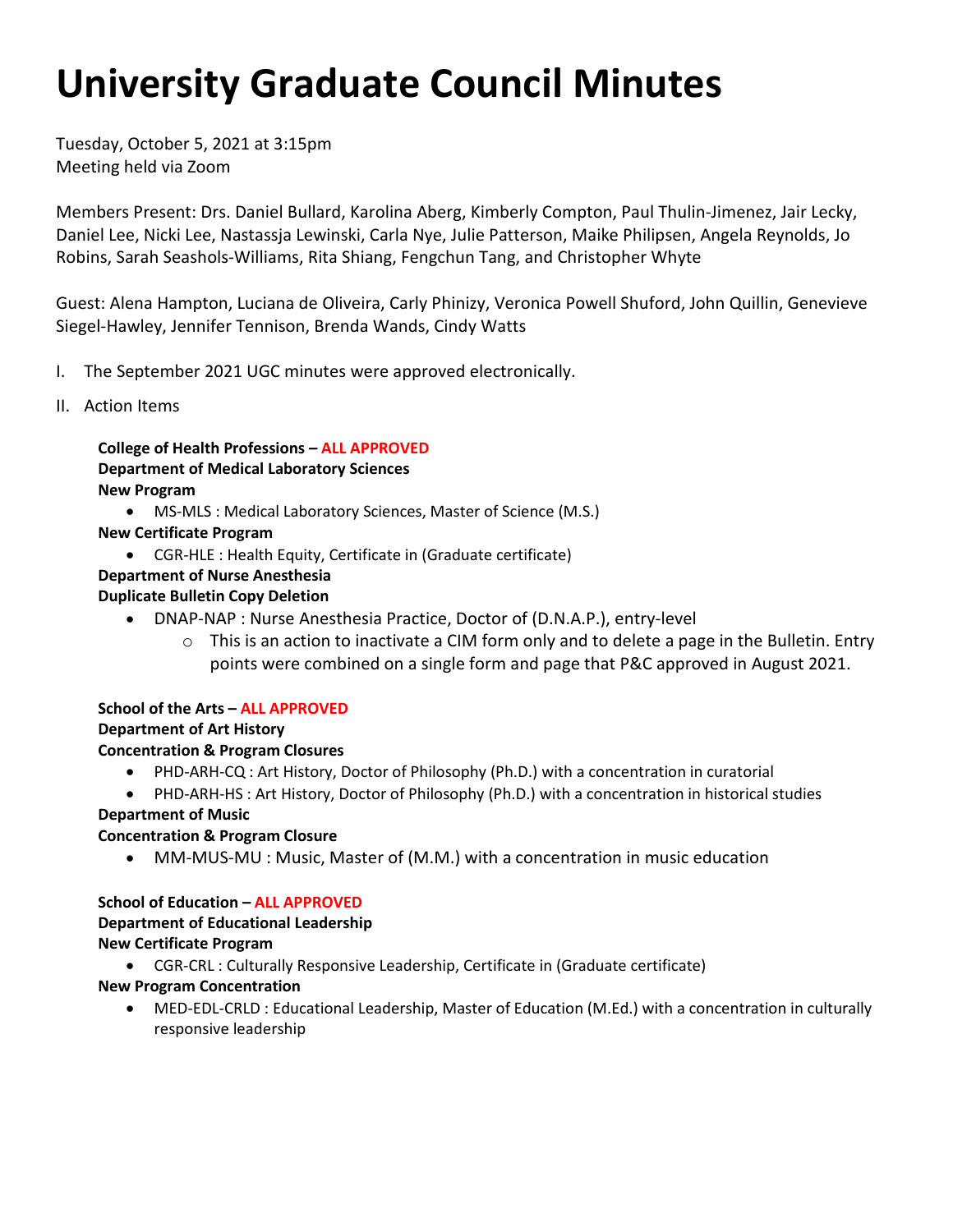# **School of Medicine – ALL APPROVED**

# **Medicine-Dean's Office**

# **New Dual Degree Programs**

- • MD:PHD ILS : Medicine, Doctor of (M.D.)/Integrative Life Sciences with a concentration in bioinformatics and genome sciences, Doctor of (Ph.D.) [dual degree]
- • MD:PHD ILS : Medicine, Doctor of (M.D.)/Integrative Life Sciences, Doctor of Philosophy (Ph.D.) with a concentration in behavioral and statistical genetics [dual degree program]

# **Department of Human Genetics**

# **Program Revision**

• MS-GCO : Genetic Counseling, Master of Science (M.S.)

# **School of Pharmacy – APPROVED**

# **Department of Pharmacotherapy & Outcome Sciences New Dual Degree Program**

• DPHA:MPH MPH : Pharmacy, Doctor of (Pharm.D.)/Public Health, Master of (M.P.H.) [dual degree]

# III. Committee Reports

- A. Committee on Admissions and Academic Standards No report.
- B. Committee on Internal Review No report.
- C. Committee on Policies and Procedures No report.
- D. Committee on Program and Courses

# **New Business**

#### **College of Health Professions Department of Hospital & Health Administration New Courses**

- HADM 662 : Foundations of Health Equity  **APPROVED**
- HADM 663 : Reducing Health Disparities  **APPROVED**
- HADM 664 : Health Equity: Policy and Advocacy  **APPROVED**
- HADM 665 : Applications of Health Equity  **APPROVED PENDING CHANGES TO PREREQUISITES**

# **Department of Medical Laboratory Sciences**

# **New Program**

• MS-MLS : Medical Laboratory Sciences, Master of Science (M.S.) **– APPROVED** 

# **Department of Physical Therapy**

- **Course Revision** 
	- PHTY 520 : Clinical Education I  **APPROVED**
- **New Certificate Program** 
	- CGR-HLE : Health Equity, Certificate in (Graduate certificate)  **APPROVED**

# **Department of Nurse Anesthesia**

# **Duplicate Bulletin Copy Deletion**

- DNAP-NAP : Nurse Anesthesia Practice, Doctor of (D.N.A.P.), entry-level  **APPROVED** 
	- $\circ$  This is an action to inactivate a CIM form only and to delete a page in the Bulletin. Entry points were combined on a single form and page that P&C approved in August 2021.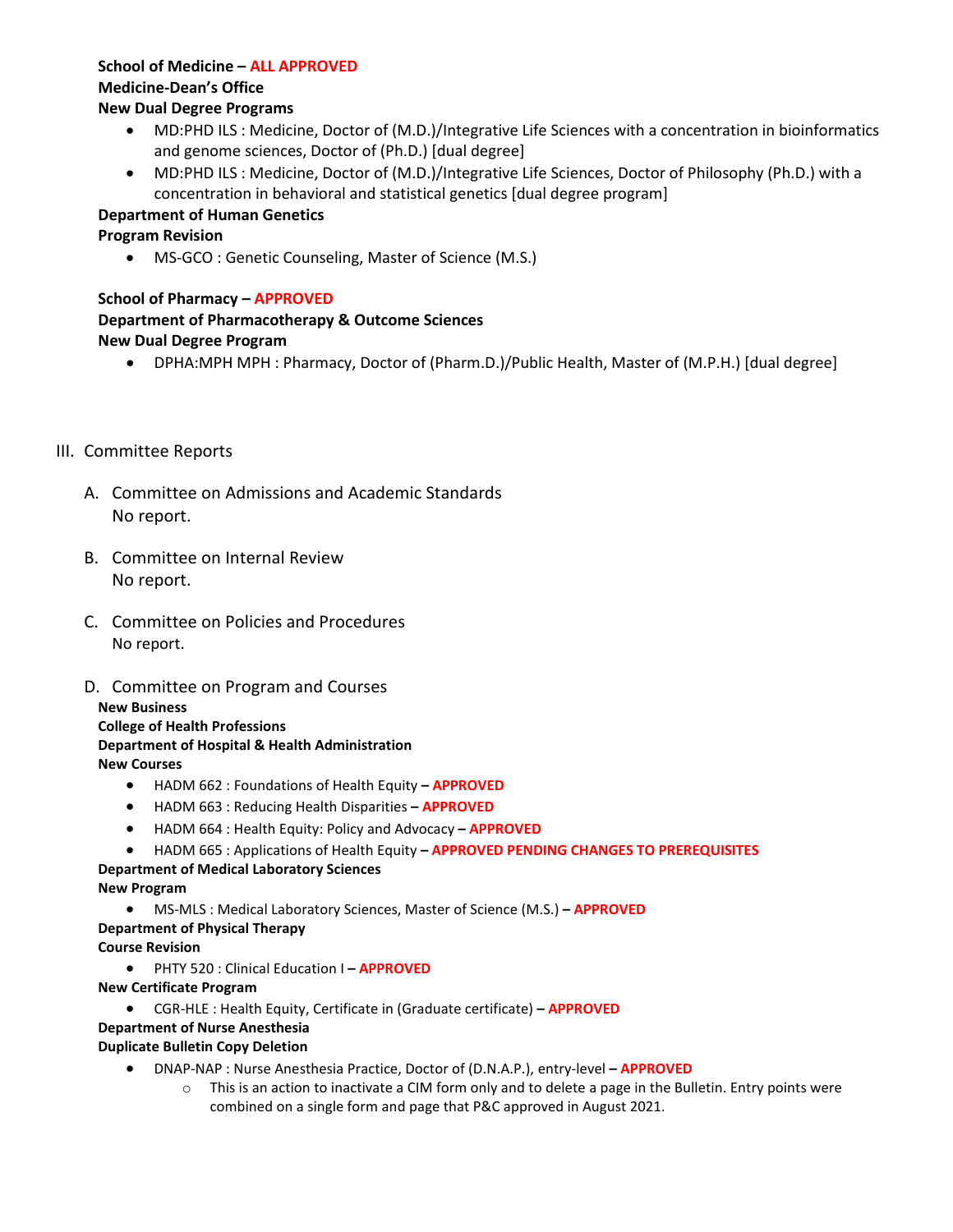# **School of the Arts – ALL APPROVED Department of Art History**

#### **Concentration & Program Closures**

- PHD-ARH-CQ : Art History, Doctor of Philosophy (Ph.D.) with a concentration in curatorial
- PHD-ARH-HS : Art History, Doctor of Philosophy (Ph.D.) with a concentration in historical studies

#### **Department of Music**

#### **Concentration & Program Closure**

• MM-MUS-MU : Music, Master of (M.M.) with a concentration in music education

#### **School of Education**

# **Department of Educational Leadership**

#### **New Courses – ALL APPROVED**

- ADMS 655 : Cross-Sector and Community-Centered Collaboration
	- o **APPROVED PENDING CHANGE TO TRANSCRIPT TITLE**
- ADMS 656 : Human Dimensions of Leadership: Empathy, Trust and Care in Organizations o **APPROVED PENDING CHANGES TO COURSE DESCRIPTION**
- ADMS 657 : Educational Leadership and Civil Rights
- ADMS 658 : Community-Based Action Research for School and Community Sustainability o **APPROVED PENDING CHANGE TO TRANSCRIPT TITLE**
- ADMS 659 : Leadership in the "New Demography": Immigration Theory and Politics

### **New Certificate Program – APPROVED**

• CGR-CRL : Culturally Responsive Leadership, Certificate in (Graduate certificate)

### **New Program Concentration – APPROVED**

• MED-EDL-CRLD : Educational Leadership, Master of Education (M.Ed.) with a concentration in culturally responsive leadership

#### **School of Medicine – ALL APPROVED**

#### **Medicine-Dean's Office**

#### **New Dual Degree Programs**

- MD:PHD ILS : Medicine, Doctor of (M.D.)/Integrative Life Sciences with a concentration in bioinformatics and genome sciences, Doctor of (Ph.D.) [dual degree]
- MD:PHD ILS : Medicine, Doctor of (M.D.)/Integrative Life Sciences, Doctor of Philosophy (Ph.D.) with a concentration in behavioral and statistical genetics [dual degree program]

# **Department of Human Genetics**

#### **Program Revision**

• MS-GCO : Genetic Counseling, Master of Science (M.S.)

#### **School of Pharmacy – APPROVED**

#### **Department of Pharmacotherapy & Outcome Sciences New Dual Degree Program**

• DPHA:MPH MPH : Pharmacy, Doctor of (Pharm.D.)/Public Health, Master of (M.P.H.) [dual degree]

#### **III. Minor Items for Approval by the Chair and Dean**

#### **College of Health Professions – ALL APPROVED Department of Physical Therapy Program Revisions**

- PHD-RMS-NY : Rehabilitation and Movement Science, Doctor of Philosophy (Ph.D.) with a concentration in neuromusculoskeletal dynamics [College of Health Professions]
	- o Remove elective course (ALHP 761)
- PHD-RMS-YE : Rehabilitation and Movement Science, Doctor of Philosophy (Ph.D.) with a concentration in exercise physiology [College of Health Professions]
	- o Remove elective course (ALHP 761)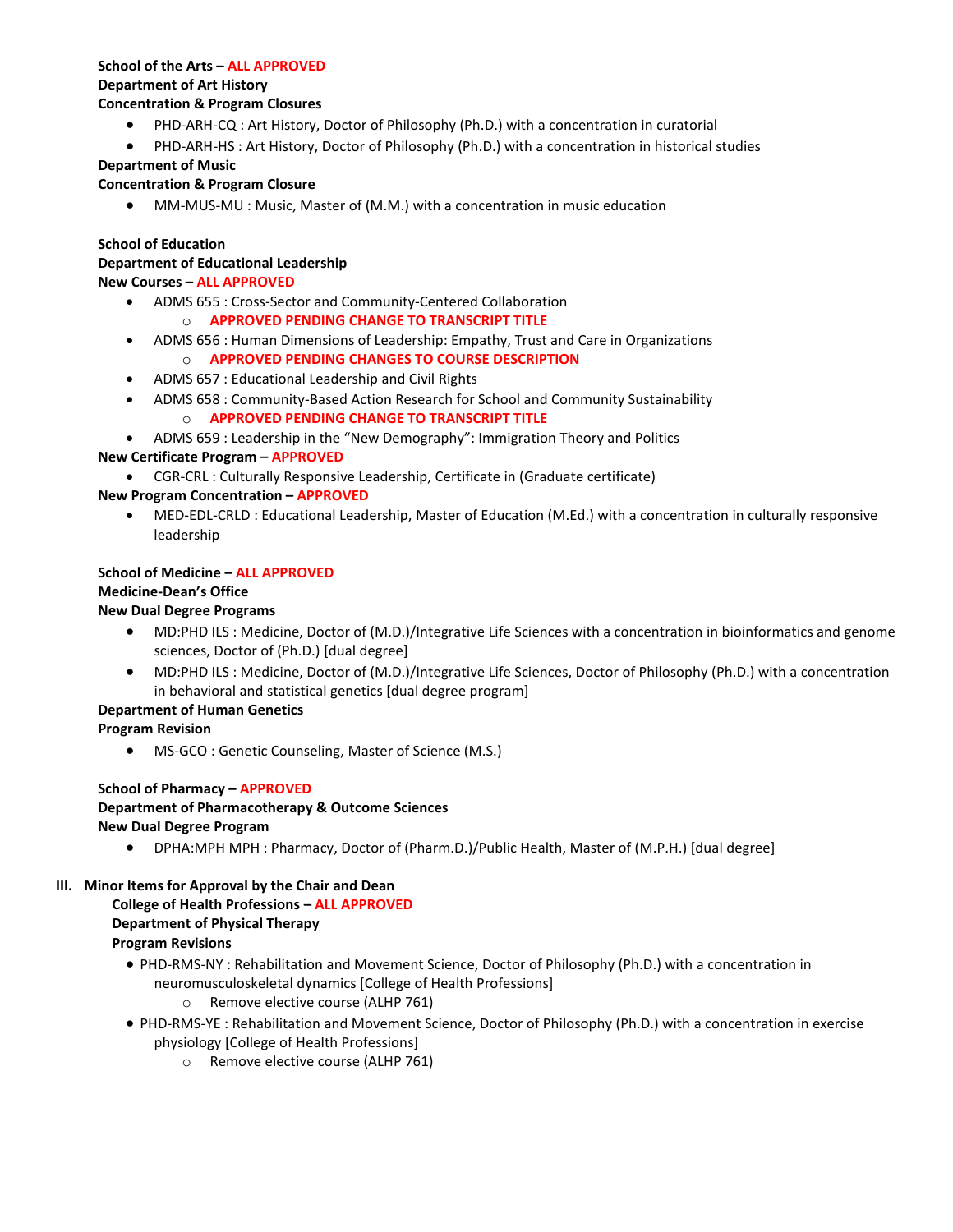#### **da Vinci Center – ALL APPROVED da Vinci Center-Dean's Office Course Revisions**

- INNO 502 : Business Principles for Product Innovation o Adding online modality to course description
- INNO 651 : Master's Project in Product Innovation I
	- o Adding online modality to course description
- INNO 652 : Master's Project in Product Innovation II o Adding online modality to course description
- INNO 691 : Topics in Product Innovation
	- o Adding online modality to course description

#### **School of Education – ALL APPROVED**

#### **Department of Counseling & Special Education**

#### **Course Revisions**

- ECSE 500 : Language/Communication Intervention for Young Children with Disabilities o Adding online modality to course description
- ECSE 542 : Family/Professional Partnerships
	- o Adding online modality to course description
- ECSE 603 : Integrated Early Childhood Programs I
	- o Adding online modality to course description
- ECSE 641 : Interdisciplinary Methods in Early Intervention
	- o Adding online modality to course description
- ECSE 672 : Internship in Early Development and Intervention
	- o Adds a statement that this course requires site-based requirements
- ECSE 700 : Externship
	- o Adds a statement that this course requires site-based requirements
- IDDS 600 : Interdisciplinary Studies in Developmental Disabilities: Teamwork in Serving Persons with Developmental Disabilities
	- o Adding online modality to course description
- SEDP 600 : Language/Communication Intervention for Young Children and Individuals With Severe Disabilities o Adding online modality to course description
- SEDP 607 : Math Methods and Online Education
	- o Adding online modality to course description
- SEDP 630 : Trends in Special Education
	- o Adding online modality to course description
- SEDP 632 : Transition Strategies for Students with Disabilities
	- o Adding online modality to course description
- SEDP 655 : Practicum A: Special Education in an Elementary Education Environment
	- o Adding online modality to course description
- SEDP 656 : Practicum B: Special Education in a Secondary Education Environment
	- o Adding online modality to course description
- SEDP 658 : Individualized Supports and Specialized Care of Students With Significant Disabilities
	- o Adding online modality to course description
- SEDP 700 : Externship
	- o Adds a statement that this course requires site-based requirements

#### **Program Revision and Concentration Name Change**

• MED-SPE-ADCR: Special Education, Master of Education (M.Ed.) with a concentration in adapted curriculum o Adding online modality, removal of the GRE, update to the Student Learning Outcomes

**Program Revisions** 

- MED-SPE-EH : Special Education, Master of Education (M.Ed.) with a concentration in early childhood o Adding online modality, removal of the GRE, update to the Student Learning Outcomes
- MED-SPE-GE : Special Education, Master of Education (M.Ed.) with a concentration in general education
	- $\circ$  Adding online modality, removal of the GRE, update to the Student Learning Outcomes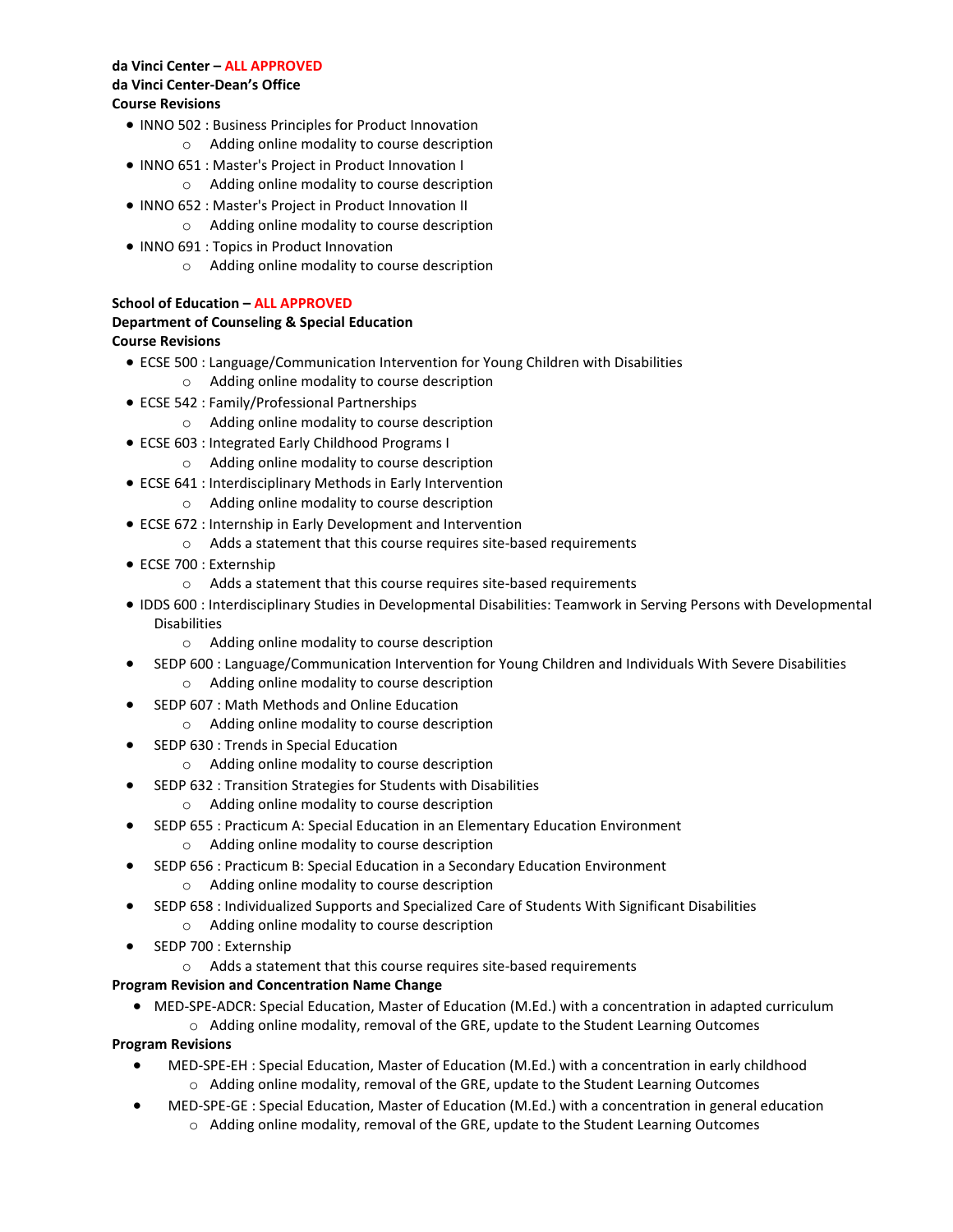#### **School of Education – ALL APPROVED**

#### **Department of Teaching and Learning Course Revisions**

- ADLT 670 : Curriculum Design in Medical Education
- o Remove enrollment restriction to allow any faculty member teaching in medicine or health care to enroll • ADLT 671 : Theory and Practice of Adult Learning for Medical Educators
	- o Remove enrollment restriction to allow any faculty member teaching in medicine or health care to enroll
- ADLT 672 : Instructional Strategies for Teaching in Medicine
- o Remove enrollment restriction to allow any faculty member teaching in medicine or health care to enroll • ADLT 673 : Teaching as Scholarship in Medical Education
- o Remove enrollment restriction to allow any faculty member teaching in medicine or health care to enroll • ADLT 674 : Performance Feedback and Simulation in the Medical Education Curriculum
- o Remove enrollment restriction to allow any faculty member teaching in medicine or health care to enroll
- ADLT 675 : Group and Team Facilitation for Medical Educators
	- o Remove enrollment restriction to allow any faculty member teaching in medicine or health care to enroll
- ADLT 676 : Digital Media Technologies for Teaching in Medicine
	- o Remove enrollment restriction to allow any faculty member teaching in medicine or health care to enroll
- ADLT 677 : Reflective Practice in Medical Education
	- o Remove enrollment restriction to allow any faculty member teaching in medicine or health care to enroll
- TEDU 615 : Curriculum Development
	- o Adding online modality to course description
- • TEDU 661 : Current Topics in Virtual Teaching
	- o Adding online modality to course description
- TEDU 681 : Investigations and Trends in Teaching
	- o Adding online modality to course description
- TEDU 730 : Professional Development for Changing Schools
	- o Removing prerequisite

#### **Certificate Program Revision**

- CPG-MDE : Medical Education, Certificate in (Post-baccalaureate graduate certificate)
	- o Adding online modality

#### **Program Revision**

- MED-CRI : Curriculum and Instruction, Master of Education (M.Ed.)
	- o Adding online modality

# **School of Medicine – ALL APPROVED**

# **Department of Human & Molecular Genetics**

#### **Program Revision**

- • MS-GEN-GDSC : Human Genetics, Master of Science (M.S.) with a concentration in genomic data science o Update to the Student Learning Outcomes
- PHD-GEN-QTHG : Human Genetics, Doctor of Philosophy (Ph.D.) with a concentration in quantitative human genetics o Update to the Student Learning Outcomes

# **School of Nursing – ALL APPROVED Nursing-Dean's Office**

### **Program Revision**

- DNP-NRP : Nursing Practice, Doctor of (D.N.P.)
	- o Update to the student learning outcomes

#### **Office of the VP for Research – APPROVED**

#### **Center for Clinical & Translational Research**

#### **Certificate Program Revision**

- CPB-CLR : Clinical Research, Certificate in (Post-baccalaureate certificate)
	- o Update to the Admissions Requirements and Student Learning Outcomes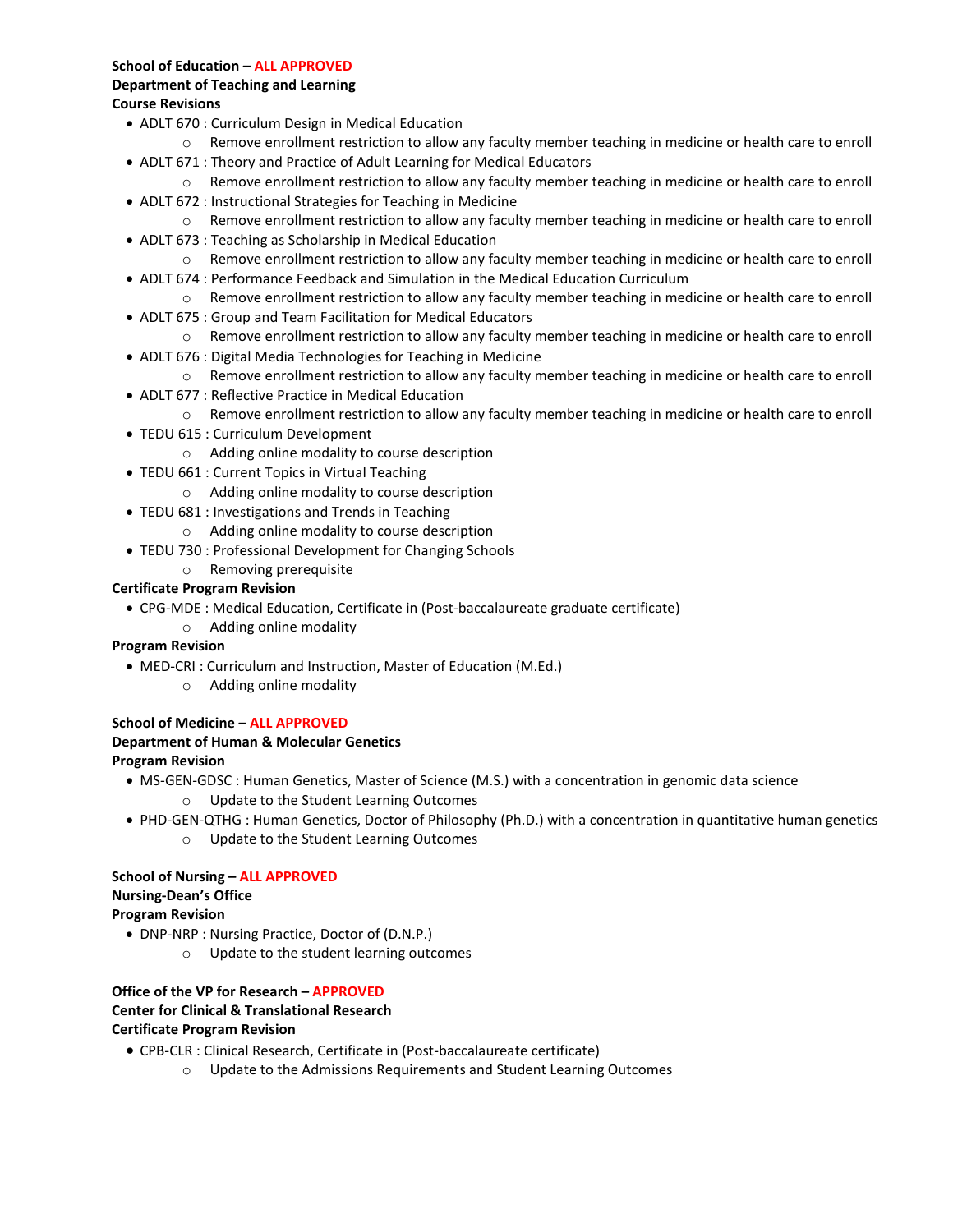#### **VCU Life Sciences – APPROVED Center for Biological Data Sciences Program Revision**

- BS:MS BNF : Accelerated opportunities tab for bioinformatics
	- o Update to the entrance to the accelerated program

# **Wilder School – ALL APPROVED**

#### **LDWilder GVPA – Dean's Office**

#### **Course Revisions**

- GVPA 672 : Social Equity and Public Policy Analysis
	- o Adding online modality to course description
- PADM 601 : Principles of Public Administration o Adding online modality to course description
- PADM 602 : Public Administration Theory
	- o Adding online modality to course description
- PADM 607 : Public Human Resource Management
	- o Adding online modality to course description
- PADM 609 : Financial Management in Government
	- o Adding online modality to course description
- PADM 621 : Organizational Behavior and Management in Government o Adding online modality to course description
- PADM 623 : Research Methods for Government and Public Affairs
	- o Adding online modality to course description
- PADM 624 : Quantitative Methods for Public Administration
	- o Adding online modality to course description
- PADM 625 : Public Policy Analysis
	- o Adding online modality to course description
- PADM 650 : Principles of Nonprofit Management
	- o Adding online modality to course description
- PADM 654 : Program Design and Evaluation
	- o Adding online modality to course description
- PADM 689 : Seminar in Public Administration: Integration of Theory and Practice
	- o Adding online modality to course description

#### **Certificate Program Revision**

• CPG-PMA-X : Public Management, Certificate in (Post-baccalaureate graduate certificate) o Adding online modality

# **Program Revision**

- MPA-PAD-X : Public Administration, Master of (M.P.A.)
	- o Adding online modality, removing B or better from core courses, update to Plan of Study

#### **IV. Changes Approved by the Graduate School (Here as informational item.)**

None.

# IV. Old Business

None.

# V. New Business

 asked Dr. Angela Reynolds to lead a discussion with the UGC members in regards how UGC should be Dr. Bullard will be out of the office and unable to attend the November 9<sup>th</sup> UGC meeting. He will be reaching out to a member of P&C to lead the curriculum portion of the next UGC meeting. Additionally, he has structured, what curriculum items should be reviewed at meetings, etc.